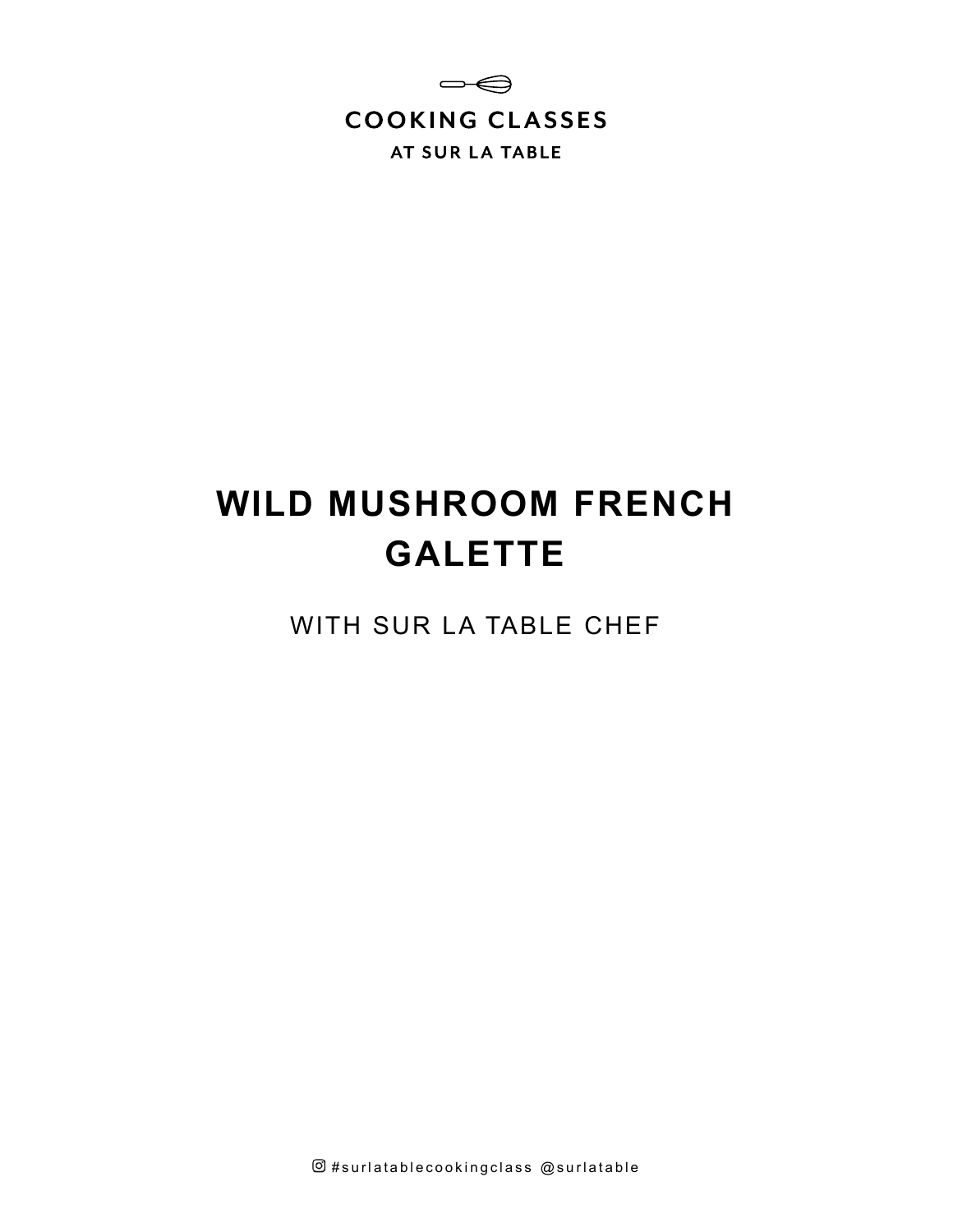# **Ingredient Shopping List**

Below is a list of ingredients you'll need to make the recipes in this packet.

### **Produce**

- $\Box$  1 large shallot
- 1 pound cremini mushrooms
- □ 3 garlic cloves
- $\Box$  1 small bunch thyme
- $\Box$  1 lemon
- □ 2 tart green apples
- 1 medium fennel bulb
- $\Box$  1 bunch radishes
- □ 2 heads Belgian endive (see recipe for substitutions)

### **Dairy**

- 1 large egg
- $\Box$  1 tablespoon unsalted butter
- 3 ounces blue cheese

### **Frozen**

 $\Box$  1 10" x 15" sheet frozen puff pastry

### **Pantry Items**

- $\Box$  Extra-virgin olive oil
- □ Kosher salt
- $\Box$  Black peppercorns
- Dijon mustard
- □ White wine vinegar
- All-purpose flour

# **Dry/Canned Goods**

- $\Box$  1/2 cup hazelnuts
- □ 3 tablespoons sherry wine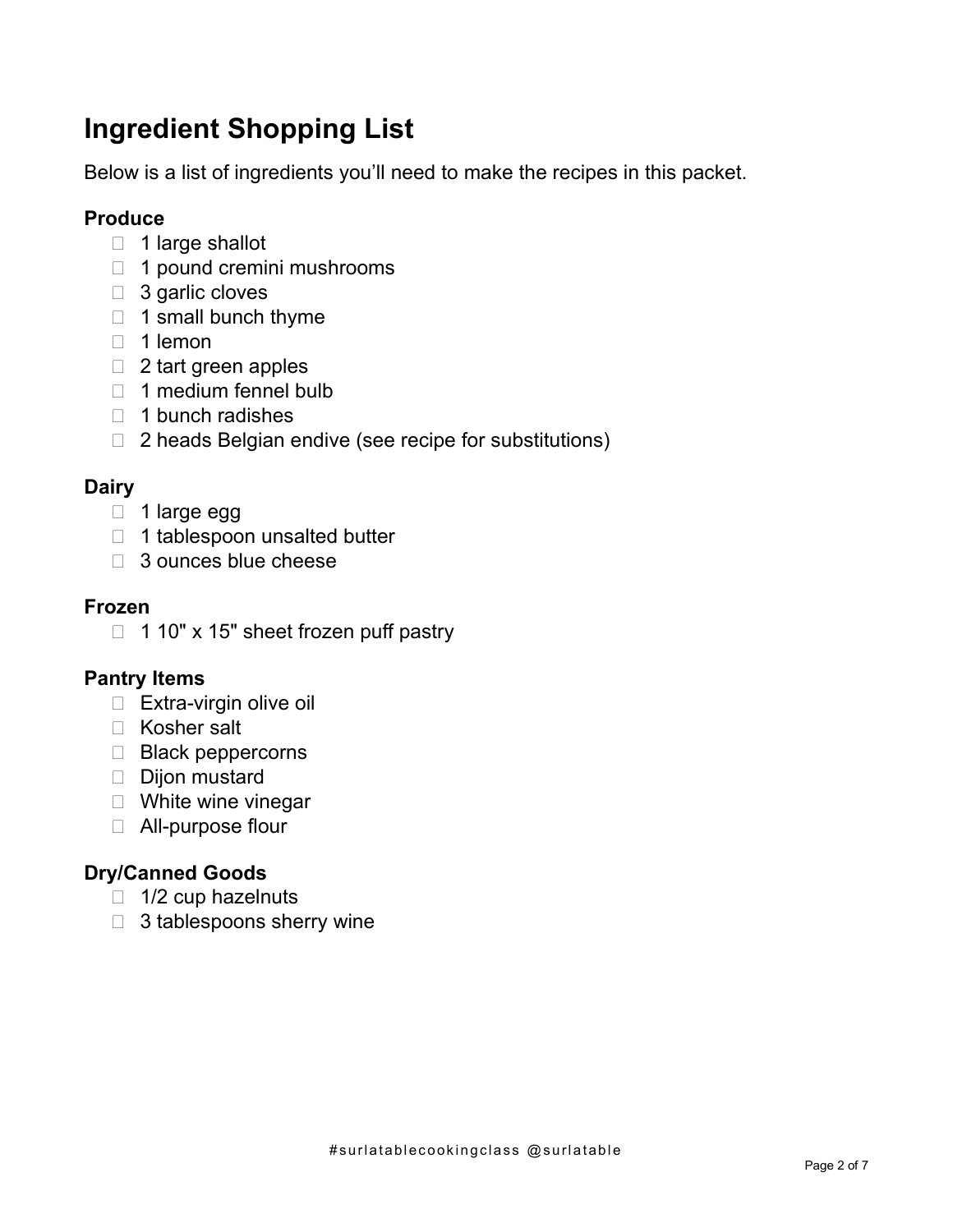# **Equipment Needed**

Below is a list of tools you'll need to make the recipes in this packet.

## **Cutlery**

- □ Chef's knife
- D Cutting board
- □ Paring knife

### **Hand Tools/Gadgets**

- □ Measuring cups and spoons
- □ Mixing bowls (various sizes)
- Whisk
- □ Microplane (optional)
- Mandoline (optional)
- Bench scraper (optional)
- $\Box$  Rolling pin
- □ Silicone pastry brush
- D Fork
- Wooden spoon
- **Pepper grinder**
- Citrus press or reamer

### **Cookware**

□ Large skillet

### **Bakeware**

□ 2 rimmed baking sheets

### **Other**

□ Parchment paper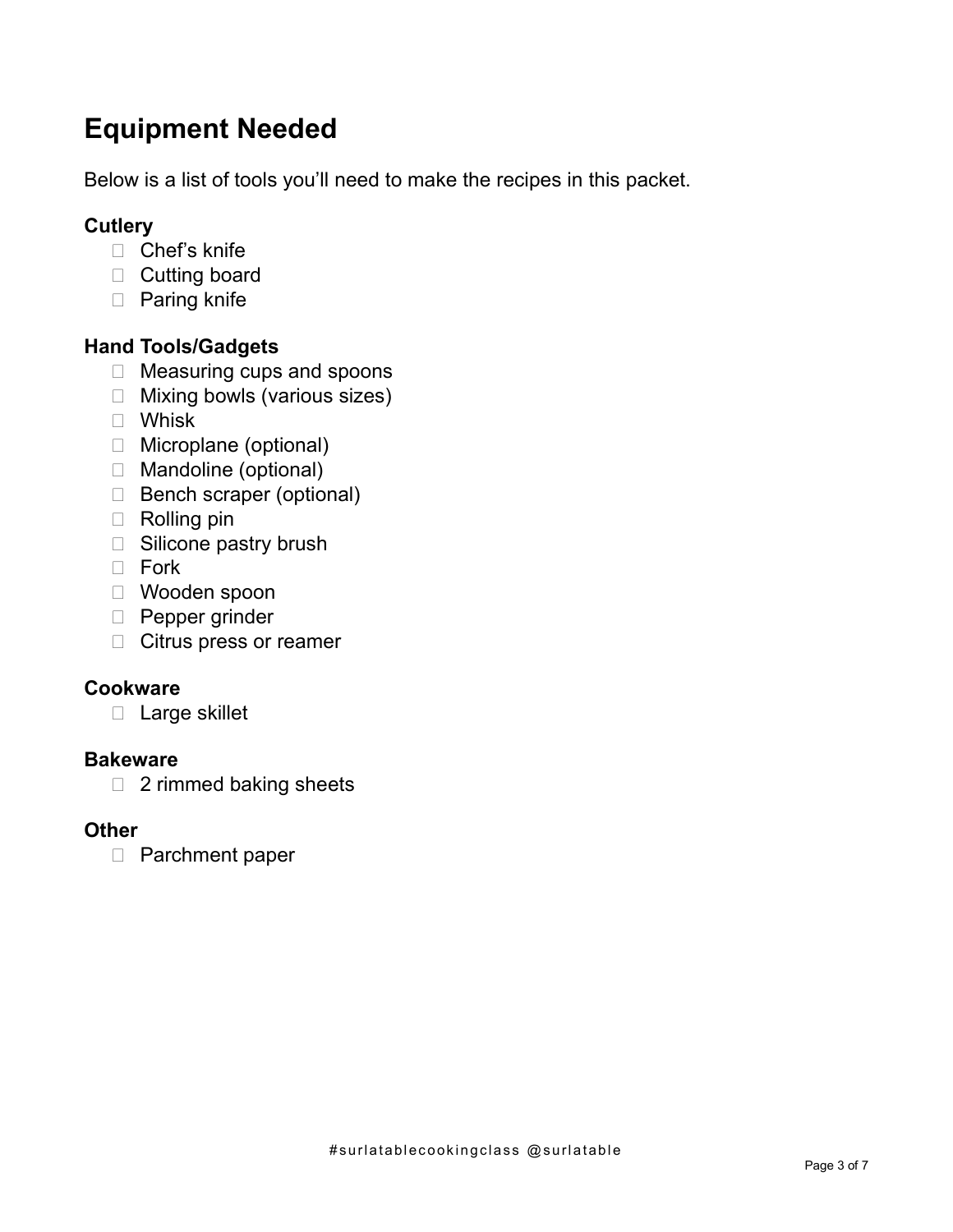# **Pre-Class Mise en Place and Notes**

- Please gather all ingredients prior to class if you will be cooking along.
- It is helpful to organize the ingredients by recipe on rimmed baking sheets.
- Feel free to pre-measure ingredients, but it is not necessary.
- We encourage you to prep all your ingredients before class as it will allow you to have more time to listen and watch the instructor.

### **Wild Mushroom Galette**

- 1. 30 minutes prior to class, remove puff pastry from freezer and set on counter.
- 2. Wash and dry produce.
- 3. Preheat oven to 400°F.

### **Apple and Fennel Salad with Hazelnuts**

1. Wash and dry produce.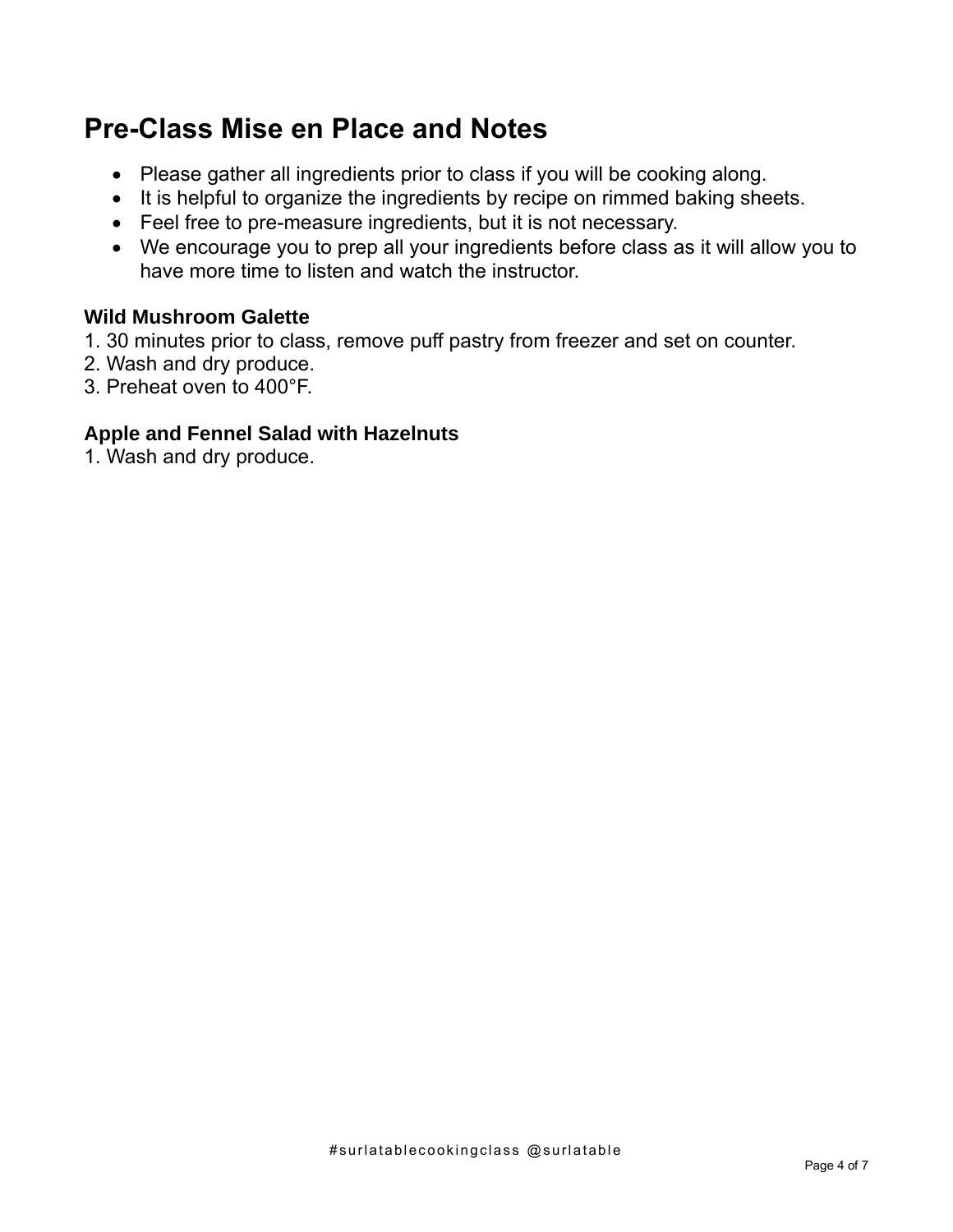### **WILD MUSHROOM GALETTE**

*Yield: 4 servings*

### *Crust:*

 $\frac{1}{2}$ 

*All-purpose flour, for dusting 1 sheet packaged puff pastry dough 10"x 15", thawed 1 large egg, beaten, for egg wash*

### *Filling:*

 $\frac{1}{2}$ 

*1 tablespoon olive oil 1 tablespoon unsalted butter 1 pound cremini mushrooms, cleaned and sliced 2 tablespoons shallots, minced 1 tablespoon garlic, minced 1 tablespoon fresh thyme leaves Kosher salt and freshly ground black pepper 3 tablespoon sherry wine 3 ounces blue cheese, crumbled*

Preheat oven to 400°F and line a rimmed baking sheet with parchment paper. Position a rack in upper third of oven.

1. *To prepare crust:* Place defrosted puff pastry on a lightly floured work surface. Using a rolling pin, gently roll out puff pastry, evening out any creases. Transfer puff pastry to prepared baking sheet. Using a paring knife, gently score dough around edges, making a 3/4" border; be careful to only cut halfway through the dough.

2. Using a silicone pastry brush, lightly coat outside border with egg wash. Using a fork, prick all of the pastry except border and transfer to preheated oven. Bake until puff pastry begins to puff and becomes golden, about 10 minutes. Remove from oven and set aside.

3. *To prepare mushrooms:* To a large skillet set over medium-high heat, add olive oil and butter. When butter is melted and foaming has subsided, add mushrooms. Sauté mushrooms until dry and golden brown, about 5 minutes. Reduce heat to medium, add shallots, garlic and thyme. Season generously with salt and pepper and sauté until fragrant, about 3 minutes. Add sherry and cook until wine has evaporated, about 2 minutes.

4. *To assemble galette:* Spread mushroom filling evenly inside center of pre-baked pastry crust and top with blue cheese. Transfer tart to oven, bake until pastry is puffed and golden brown and the cheese has melted, about 10 to12 minutes.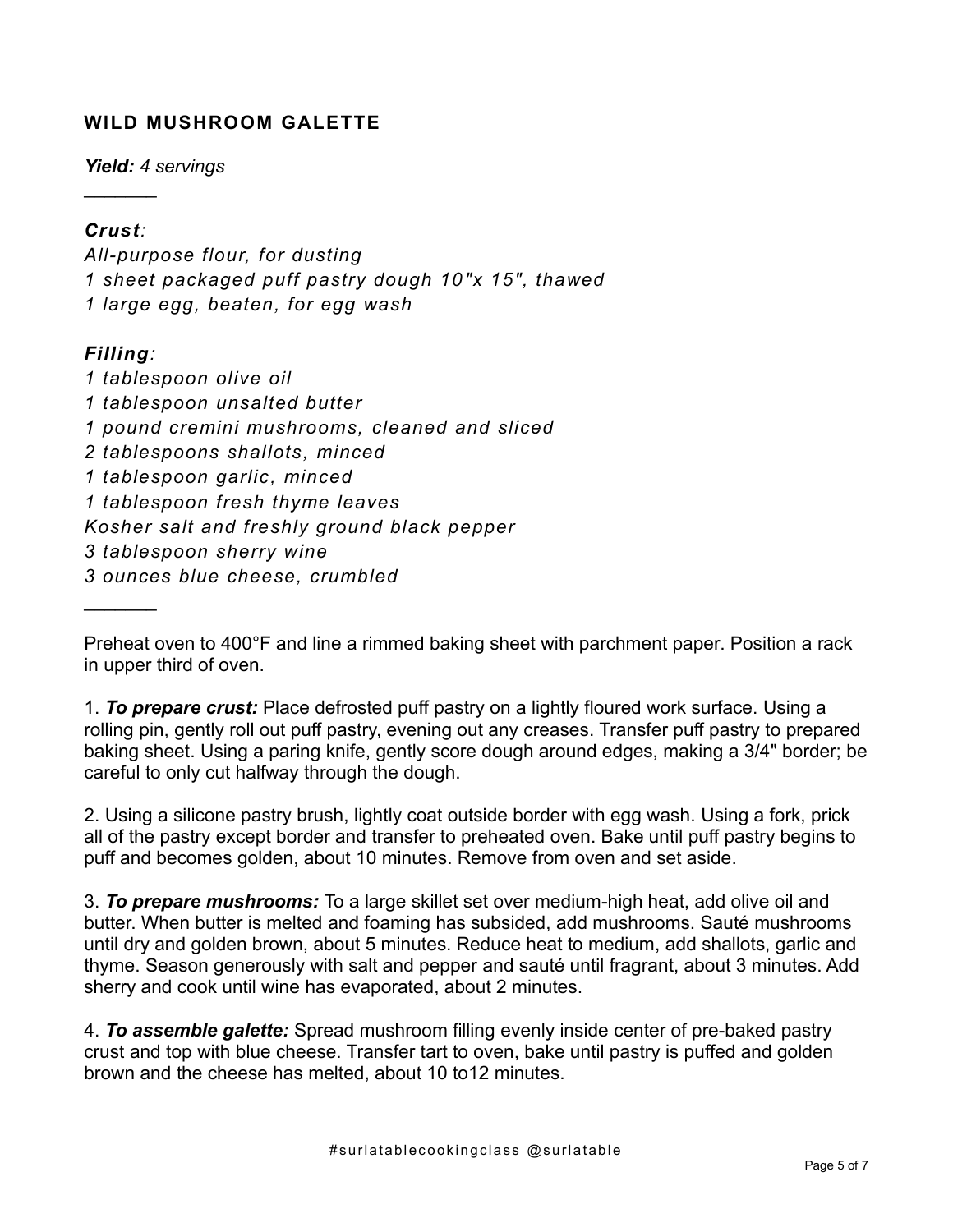5. *To serve:* Remove galette from oven and transfer to a cutting board. Cool slightly, cut into slices and serve.

### *Recipe variations:*

- If you don't enjoy blue cheese, try substituting with chèvre, or Gruyère.
- Caramelized onions topped with sliced heirloom tomatoes and chèvre, is also a wonderful combination on this crust.